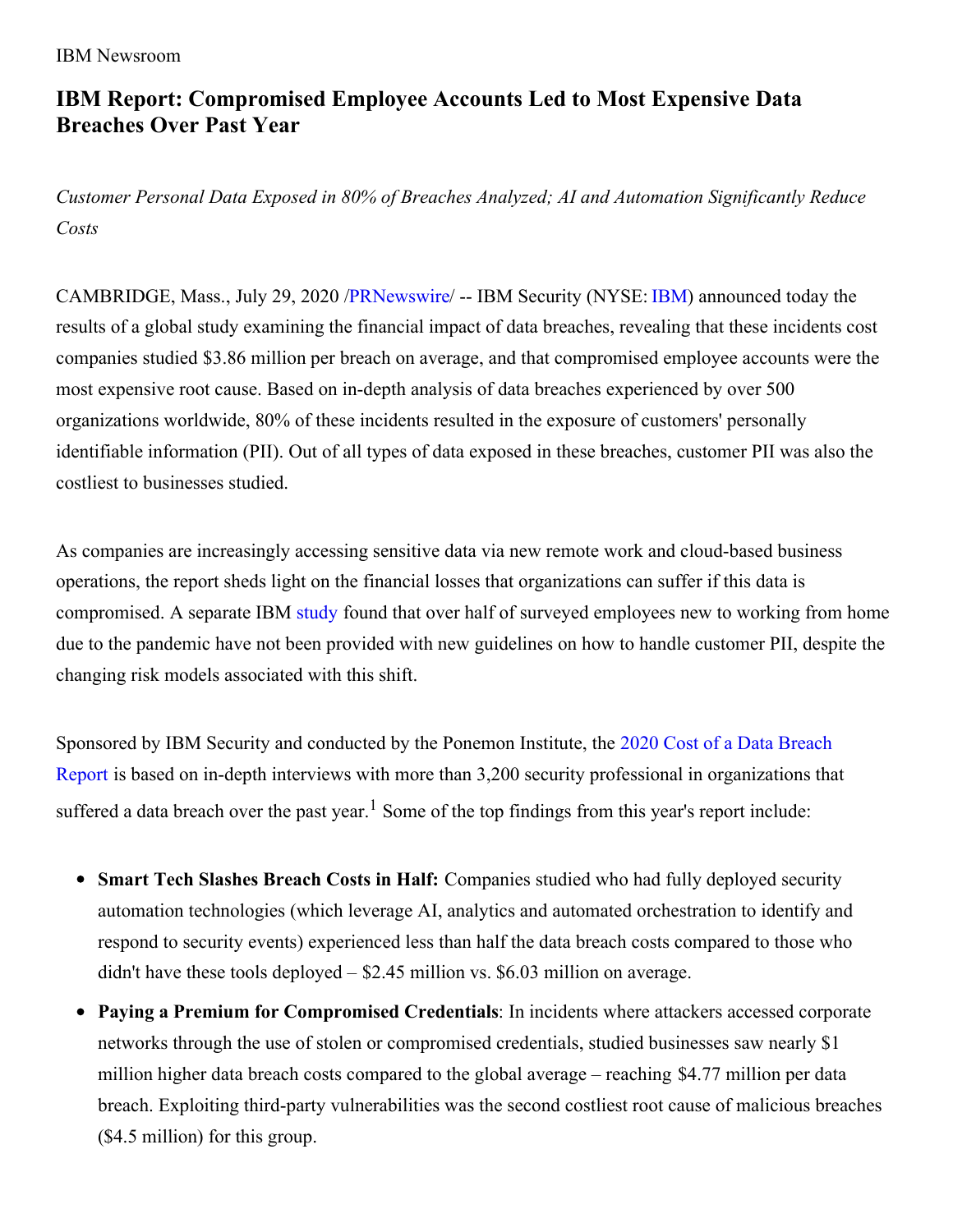- **Mega Breach <sup>2</sup> Costs Soar by the Millions**: Breaches wherein over 50 million records were  $\bullet$ compromised saw costs jump to \$392 million from \$388 million the previous year. Breaches where 40 to 50 million records were exposed cost studied companies \$364 million on average, a cost increase of \$19 million compared to the 2019 report.
- **Nation State Attacks – The Most Damaging Breaches**: Data breaches believed to originate from nation state attacks were the costliest, compared to other threat actors examined in the report. Statesponsored attacks averaged \$4.43 million in data breach costs, surpassing both financially motivated cybercriminals and hacktivists.

"When it comes to businesses' ability to mitigate the impact of a data breach, we're beginning to see a clear advantage held by companies that have invested in automated technologies," said Wendi Whitmore, Vice President, IBM X-Force Threat Intelligence. "At a time when businesses are expanding their digital footprint at an accelerated pace and the security industry's talent shortage persists, teams can be overwhelmed securing more devices, systems and data. Security automation can help resolve this burden, not only supporting a faster breach response but a more cost-efficient one as well."

## **Employee Credentials and Misconfigured Clouds – Attackers' Entry Point of Choice**

Stolen or compromised credentials and cloud misconfigurations were the most common causes of a malicious breach for companies in the report, [representing](https://c212.net/c/link/?t=0&l=en&o=2870072-1&h=2128962152&u=https%3A%2F%2Fnewsroom.ibm.com%2F2020-02-11-IBM-X-Force-Stolen-Credentials-and-Vulnerabilities-Weaponized-Against-Businesses-in-2019&a=over+8.5+billion+records) nearly 40% of malicious incidents. With over 8.5 billion records exposed in 2019, and attackers using previously exposed emails and passwords in one out of five breaches studied, businesses should rethink their security strategy via the adoption of a zero-trust approach – reexamining how they authenticate users and the extent of access users are granted.

Similarly, companies' struggle with security complexity – a top breach cost factor – is likely contributing to cloud misconfigurations becoming a growing security challenge. The 2020 report revealed that attackers used cloud misconfigurations to breach networks nearly 20% of the time, increasing breach costs by more than half a million dollars to \$4.41 million on average – making it the third most expensive initial infection vector examined in the report.

#### **State Sponsored Attacks Strike Heaviest**

Despite representing just 13% of malicious breaches studied, state-sponsored threat actors were the most damaging type of adversary according to the 2020 report, suggesting that financially motivated attacks (53%) don't necessarily translate into higher financial losses for businesses. The highly tactical nature, longevity and stealth maneuvers of state-backed attacks, as well as the high value data targeted, often result in a more extensive compromise of victim environments, increasing breach costs to an average of \$4.43 million.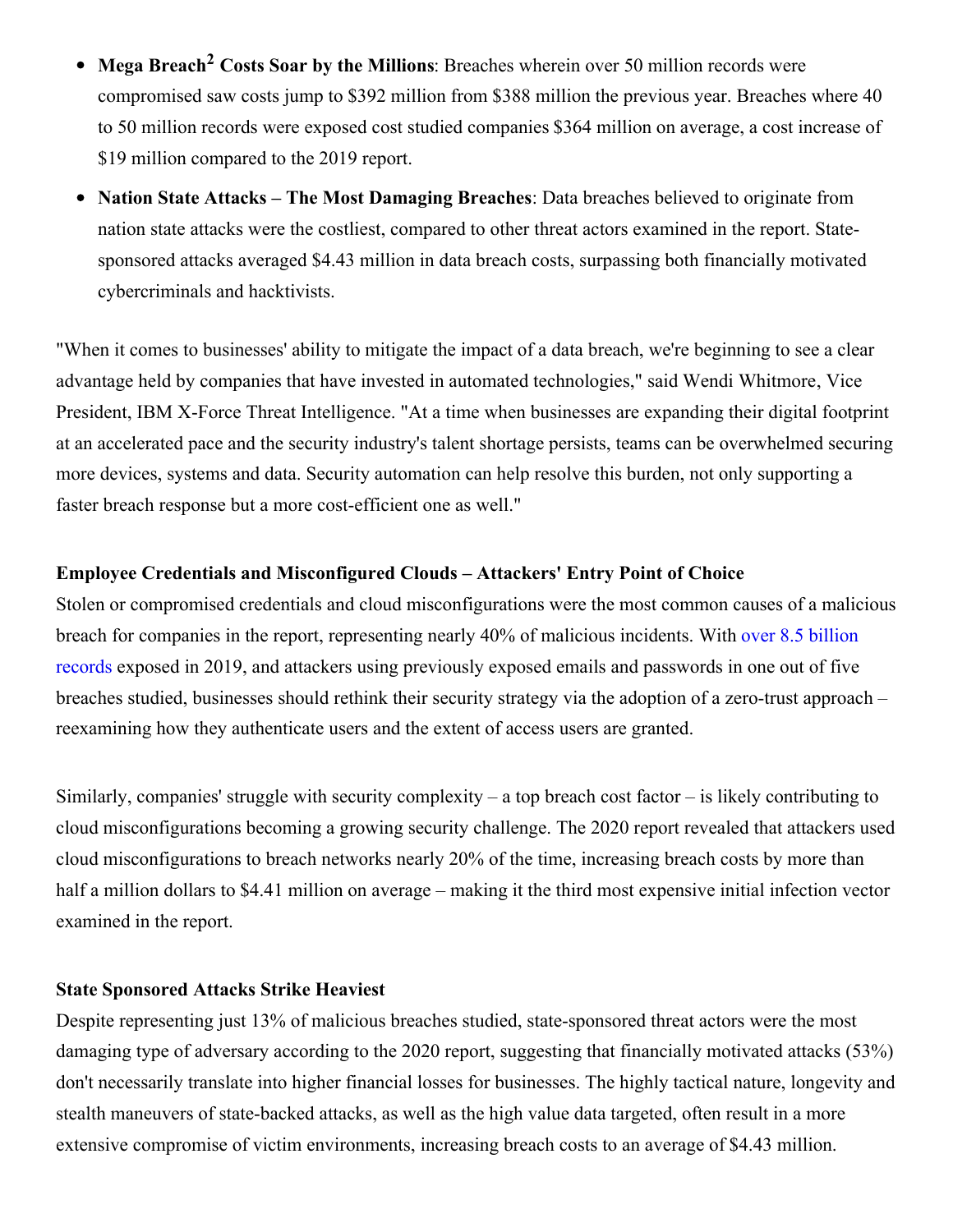In fact, the respondents in the Middle East, a region that historically experiences a higher proportion of statesponsored attacks compared to other parts of the world<sup>3</sup>, saw over 9% yearly rise in their average breach cost, incurring the second highest average breach cost (\$6.52 million) amongst the 17 regions studied. Similarly, businesses studied in the energy sector, one of the most frequently targeted industries by nation states, experienced a 14% increase in breach costs year over year, averaging \$6.39 million.

## **Advanced Security Technologies Prove Smart for Business**

The report highlights the growing divide in breach costs between businesses implementing advanced security technologies and those lagging behind, revealing a cost-saving difference of \$3.58 million for studied companies with fully deployed security automation versus those that have yet to deploy this type of technology. The cost gap has grown by \$2 million, from a difference of \$1.55 million in 2018.

Companies in the study with fully deployed security automation also reported a significantly shorter response time to breaches, another key factor shown to reduce breach costs in the analysis. The report found that AI, machine learning, analytics and other forms of security automation enabled companies to respond to breaches over 27% faster on average, than companies that have yet to deploy security automation – the latter of which require on average 74 additional days to identify and contain a breach.

Incident response (IR) preparedness also continues to heavily influence the financial aftermath of a breach. According to the report, companies with neither an IR team nor testing of IR plans experience \$5.29 million in average breach costs, whereas companies that have both an IR team and use tabletop exercises or simulations to test IR plans experience \$2 million less in breach costs – reaffirming that preparedness and readiness yield a significant ROI in cybersecurity.

Some additional findings from this year's report include:

- **Remote Work Risk Will Have a Cost:** With hybrid work models creating less controlled environments, the report found that 70% of companies studied that adopted telework amid the pandemic expect it will exacerbate data breach costs.
- **CISOs Faulted for Breaches, Despite Limited Decision-Making Power**: Forty-six percent of respondents said the CISO/CSO is ultimately held responsible for the breach, despite only 27% stating the CISO/CSO is the security policy and technology decision-maker. The report found that appointing a CISO was associated with \$145,000 cost savings versus the average cost of a breach.
- **Majority of Cyber Insured Businesses Use Claims for Third Party Fees:** The report found that breaches at studied organizations with cyber insurance cost on average nearly \$200,000 less than the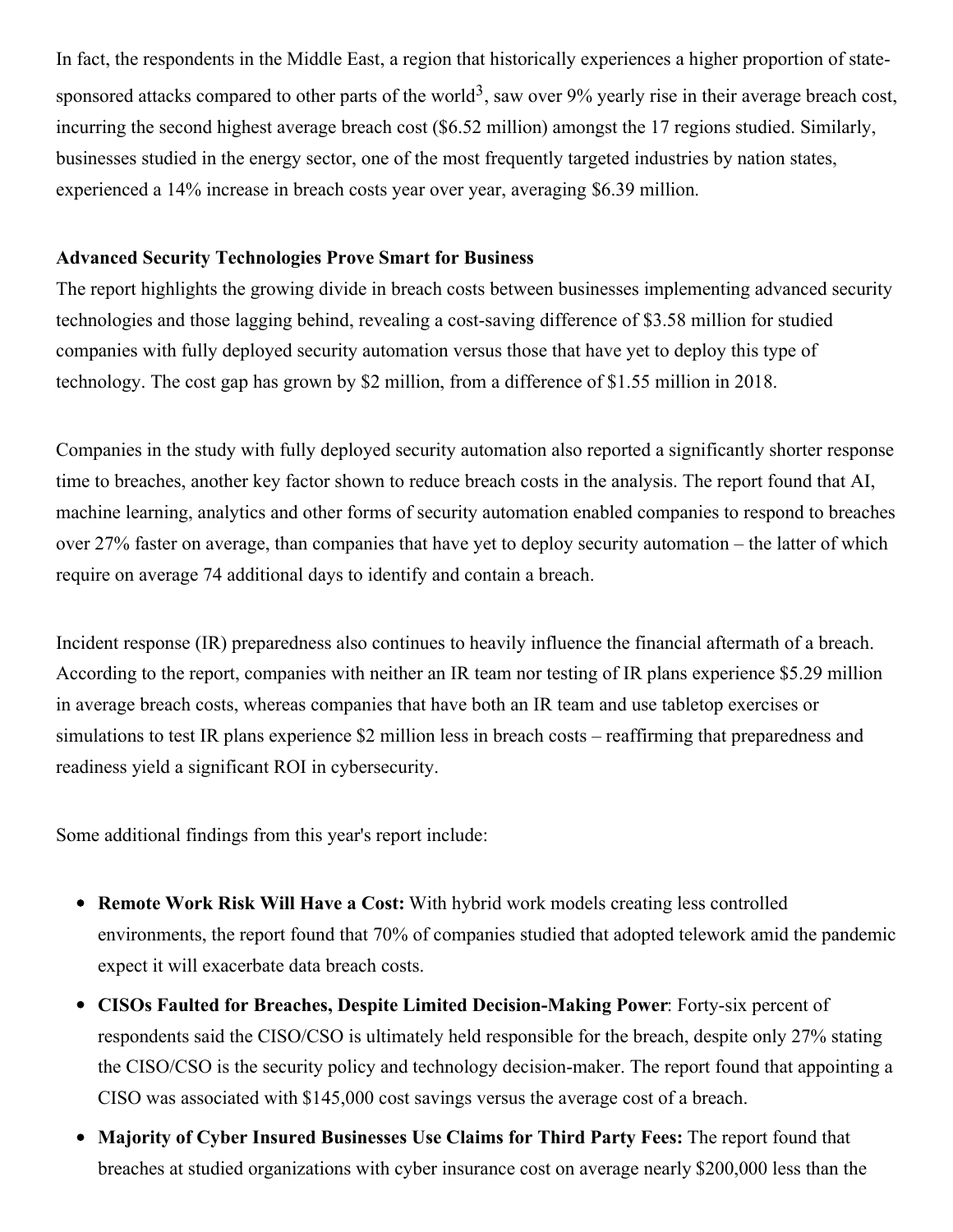global average of \$3.86 million. In fact, of these organizations that used their cyber insurance, 51% applied it to cover third-party consulting fees and legal services, while 36% of organizations used it for victim restitution costs. Only 10% used claims to cover the cost of ransomware or extortion.

**Regional & Industry Insights:** While studied companies in the U.S. continued to experience the highest data breach costs in the world, at \$8.64 million on average, those studied in Scandinavia experienced the biggest year over year increase in breach costs, observing a nearly 13% rise. Responding healthcare companies continued to incur the highest average breach costs at \$7.13 million — an over 10% increase compared to the 2019 study.

#### **About the Study**

The annual Cost of a Data Breach Report is based on in-depth analysis of real-world data breaches experienced by over 500 organizations worldwide taking place between August 2019 and April 2020, taking into account hundreds of cost factors including legal, regulatory and technical activities to loss of brand equity, customers, and employee productivity.

To download a copy of the **2020 Cost of a Data Breach Report**, please visit: ibm.com/databreach

Sign up for the 2020 Cost of a Data Breach Report webinar on Wednesday, August 12, 2020 at 11:00 a.m. ET here: [https://ibm.biz/BdqhMf](https://c212.net/c/link/?t=0&l=en&o=2870072-1&h=2312725300&u=https%3A%2F%2Fibm.biz%2FBdqhMf&a=https%3A%2F%2Fibm.biz%2FBdqhMf)

# **About IBM Security**

IBM Security offers one of the most advanced and integrated portfolios of enterprise security products and services. The portfolio, supported by world-renowned IBM X-Force® research, enables organizations to effectively manage risk and defend against emerging threats. IBM operates one of the world's broadest security research, development and delivery organizations, monitors 70 billion security events per day in more than 130 countries, and has been granted more than 10,000 security patents worldwide. For more information, please check [www.ibm.com/security,](https://c212.net/c/link/?t=0&l=en&o=2870072-1&h=569933693&u=https%3A%2F%2Fc212.net%2Fc%2Flink%2F%3Ft%3D0%26l%3Den%26o%3D2716064-1%26h%3D1044586607%26u%3Dhttp%253A%252F%252Fsecurityintelligence.com%252F%26a%3DIBM%2BSecurity%2BIntelligence%2Bblog&a=IBM+Security+Intelligence+blog) follow @[IBMSecurity](https://c212.net/c/link/?t=0&l=en&o=2870072-1&h=1751050002&u=https%3A%2F%2Fc212.net%2Fc%2Flink%2F%3Ft%3D0%26l%3Den%26o%3D2716064-1%26h%3D575778150%26u%3Dhttps%253A%252F%252Ftwitter.com%252Fibmsecurity%26a%3DIBMSecurity&a=IBMSecurity) on Twitter or visit the IBM Security Intelligence blog.

<sup>1</sup> Report analyzes data breaches occurring between August 2019 and April 2020. Limitations of the report's methodology can be found in the report.

 $2$  The 2020 Cost of a Data Breach Report examines the cost of a mega breach, namely breaches involving the loss or theft of one million records or more, based on a separate analysis of a specific sample.

<sup>3</sup> According to the IBM 2020 X-Force Threat Intelligence Index: [https://ibm.biz/downloadxforcethreatindex](https://c212.net/c/link/?t=0&l=en&o=2870072-1&h=1319409788&u=https%3A%2F%2Fibm.biz%2Fdownloadxforcethreatindex&a=https%3A%2F%2Fibm.biz%2Fdownloadxforcethreatindex)